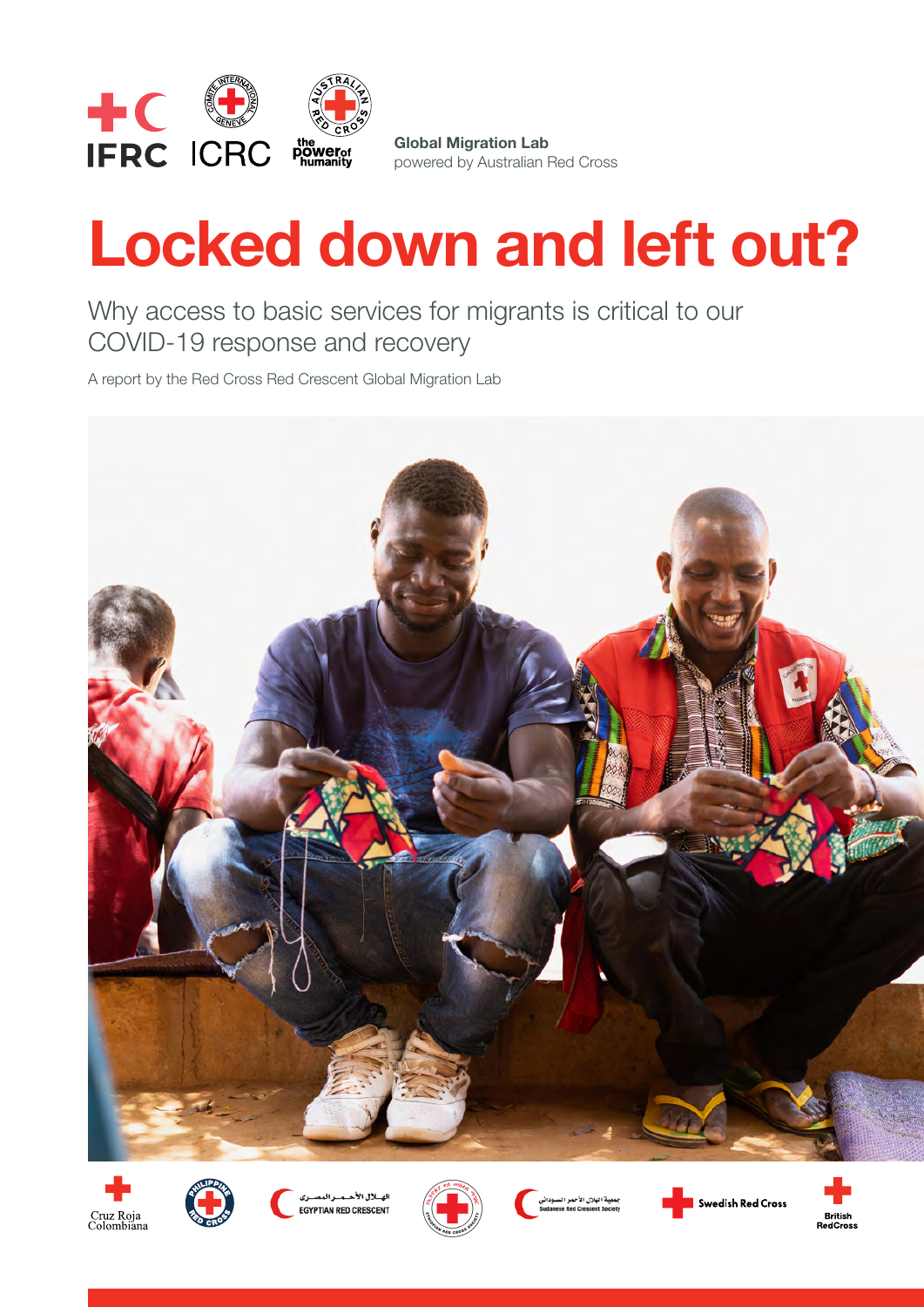

redit: Philippine Red Cross (2020) Credit: Philippine Red Cross (2020)

© 2021 Red Cross Red Crescent Global Migration Lab, hosted by Australian Red Cross

Any part of this publication may be cited, copied, translated into other languages or adapted to meet local needs without prior permission from the Red Cross Red Crescent Global Migration Lab, provided that the source is clearly stated.

Cover photo caption: Abdul Karim Adamou (Niger Red Cross animator and volunteer) and Ali, a 32-year-old migrant originally from Guinea Conakry, sew masks during a psychosocial activity in Niamey in March 2020. Photo credit: Noemi Monu, Danish Red Cross.

Citation: Hoagland N., Randrianarisoa A., 2021, *Locked down and left out*, Red Cross Red Crescent Global Migration Lab, Australia.

#### Contact us

Red Cross Red Crescent Global Migration Lab Hosted by Australian Red Cross 23-47 Villiers St North Melbourne VIC 3051

T +61 3 9345 1800

- E Globalmigrationlab@redcross.org.au
- W <www.redcross.org.au/globalmigrationlab>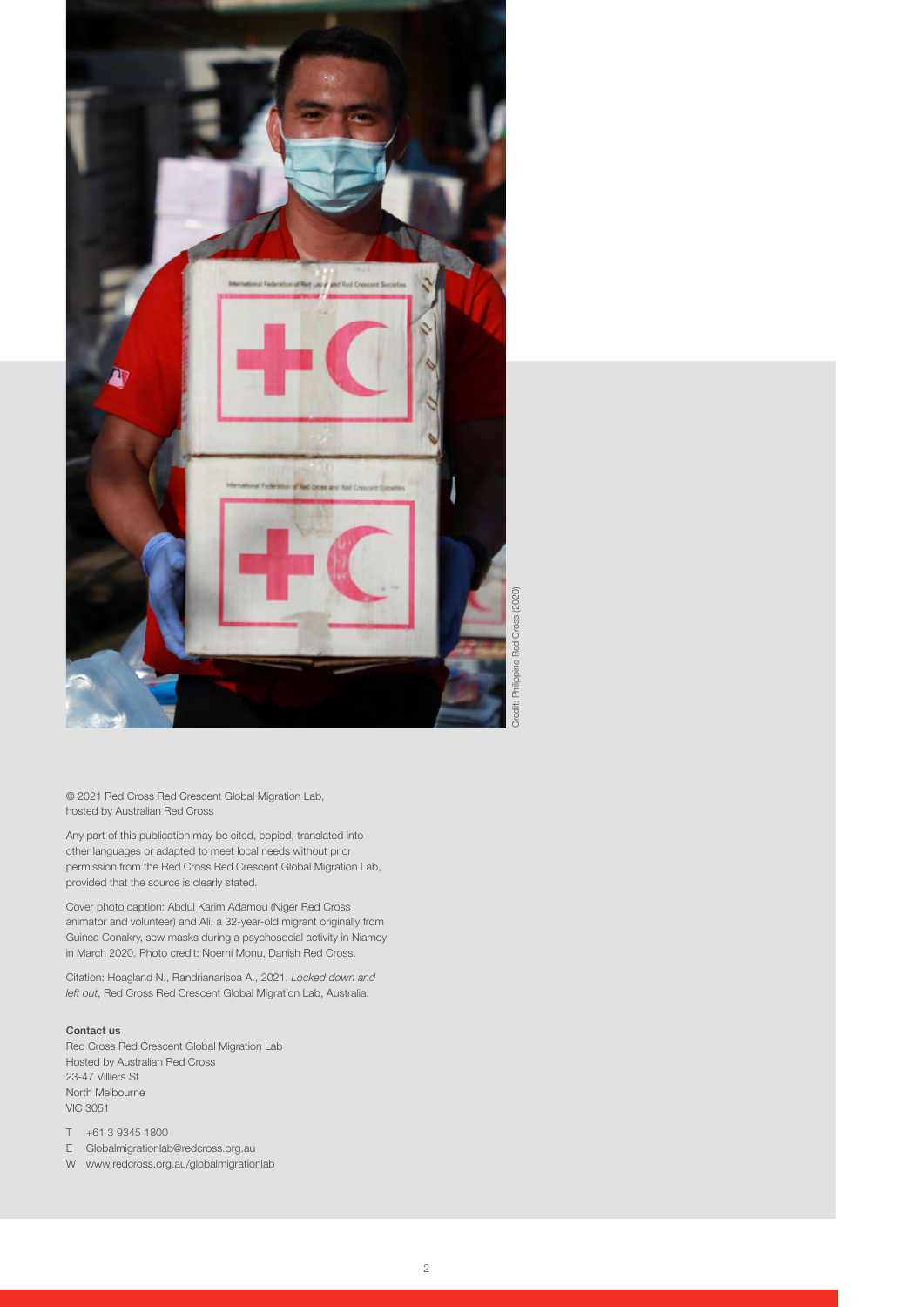## **Contents**

| Executive summary                                                                                                                                                                                                                                                                                                                               | 5                                                  |
|-------------------------------------------------------------------------------------------------------------------------------------------------------------------------------------------------------------------------------------------------------------------------------------------------------------------------------------------------|----------------------------------------------------|
| Introduction                                                                                                                                                                                                                                                                                                                                    | $\overline{7}$                                     |
| Global context: Migration and COVID-19                                                                                                                                                                                                                                                                                                          | 9                                                  |
| Key COVID-19-related laws and policies<br>Global spotlight on vaccines<br>Country-specific policy measures                                                                                                                                                                                                                                      | 10<br>10<br>12                                     |
| Barriers to accessing basic services during the pandemic<br>Exclusion based on legal status<br>Inaccessible information<br><b>Financial barriers</b><br>Insufficient or unavailable services<br>Inconsistent application of relevant laws and policy<br>Fear, health and safety concerns<br>Lack of relevant documentation<br>Digital exclusion | 15<br>15<br>16<br>16<br>17<br>18<br>19<br>19<br>20 |
| Impacts on migrants' health, safety and well-being                                                                                                                                                                                                                                                                                              | 22                                                 |
| Global COVID-19 related protection concerns                                                                                                                                                                                                                                                                                                     | 23                                                 |
| Red Cross and Red Crescent in action during COVID-19                                                                                                                                                                                                                                                                                            | 30                                                 |
| Recommendations                                                                                                                                                                                                                                                                                                                                 | 32                                                 |
| Conclusion                                                                                                                                                                                                                                                                                                                                      | 32                                                 |
| Appendix 1 - Methodology and demographics                                                                                                                                                                                                                                                                                                       | 33                                                 |
| Appendix 2 - Key COVID-19 policies and migration statistics in research countries                                                                                                                                                                                                                                                               | 38                                                 |

#### Tables and Figures

| Table 1: Overview of National Society COVID-19 research samples                            | 8  |
|--------------------------------------------------------------------------------------------|----|
| Table 2: Physical health impacts                                                           | 23 |
| Table 3: Mental health impacts                                                             | 24 |
| Table 4: Economic Impacts                                                                  | 25 |
| Table 5: Impacts on food and shelter                                                       | 26 |
| Table 6: Stigma and discrimination                                                         | 27 |
| Table 7: Mobility impacts                                                                  | 27 |
| Table 8: Sexual and gender-based violence                                                  | 28 |
| Table 9: Risks of labour exploitation and trafficking                                      | 28 |
| Figure 1: Severity of country response measures                                            | 12 |
| Figure 2: Snapshot of National Society action to ensure migrants' access to basic services | 30 |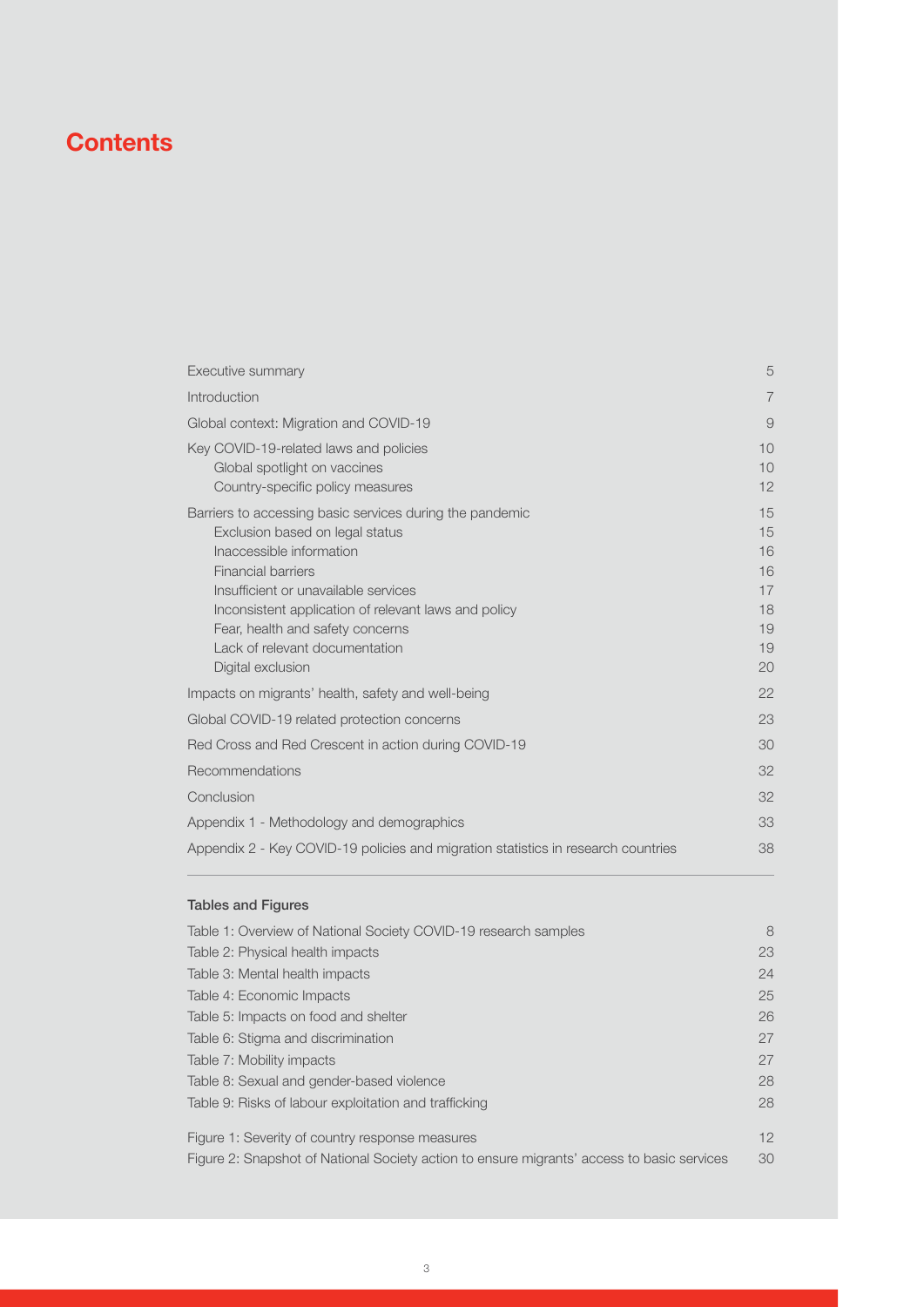### **Executive summary**

This report was prepared by the newly established Red Cross Red Crescent (RCRC) Global Migration Lab and draws on research conducted by eight National RCRC Societies (National Societies) from Australia, Colombia, Egypt, Ethiopia, the Philippines, Sudan, Sweden and the United Kingdom. It provides evidence of the direct and indirect impacts of the COVID-19 pandemic and related policy measures on migrants' access to basic services, including vaccines.<sup>i</sup>

As a global humanitarian network with a presence in 192 countries, the International RCRC Movement (the Movement) approaches migration from a purely humanitarian perspective. The Movement uses a deliberately broad description of migrants to include all people who leave or flee their home to seek safety or better prospects, usually abroad, and who may be in need of protection or humanitarian assistance. RCRC actors seek to respond to humanitarian needs and address risks and vulnerabilities, without seeking to encourage, discourage or prevent migration. As auxiliaries to states in the humanitarian field, National Societies work to address the protection and assistance needs of migrants all along their journeys, regardless of their legal or migratory status, in accordance with the Fundamental Principles of the Movement.

This report builds on existing research on the impacts of COVID-19 on migrants by providing further insights into common barriers to accessing basic services across a range of migration contexts – including for undocumented or irregular migrants, people seeking asylum and refugees, indigenous migrants, migrants in transit, migrants on temporary visas or residency permits, returning migrants and those left stranded due to the pandemic. It also explores the extent to which migrants are being included in COVID-19 vaccination policies and plans globally.

Country-level data collection and analysis took place between July and December 2020, with additional desk research conducted until early February 2021. In total, more than 3,250 migrants were surveyed and/or interviewed and discussions held with over 150 key stakeholders, representing community leaders, local authorities, government representatives, local, national and international humanitarian and development organizations, and RCRC staff and volunteers.<sup>ii</sup>

The findings confirm migrants continue to face significant humanitarian consequences due to the exacerbation of existing barriers to basic services and the evolution of new challenges during the COVID-19 pandemic. Although not all findings apply uniformly across the countries examined, and likely not to all countries outside the scope of the research, key barriers identified during the pandemic include: exclusion based on legal status; inaccessible information - both in language and channels of dissemination; insufficient or unavailable services; financial barriers; inconsistent application of relevant laws and policy; fear, health and safety concerns; lack of relevant documentation; and digital exclusion.

COVID-19-related policy measures, including lockdowns and movement restrictions, while aimed at improving public health outcomes, have contributed to migrants' inability to meet their basic needs and live in safety and dignity. The most significant impacts identified in the report include: risks to physical health; worsening mental health conditions; severe economic effects – namely, an overwhelming level of loss of employment or livelihoods; food insecurity; and challenges in accessing adequate shelter to remain safe and healthy. While pandemic-related policy measures have also affected broader communities, the evidence confirms migrants have experienced disproportionate impacts due to vulnerabilities associated with barriers to support and the circumstances of their journeys. Migrants are also at risk of heightened stigma and discrimination and being left behind in the roll out of COVID-19 vaccines, generating individual and public health concerns.

The report welcomes the measures taken by some governments to mitigate the impacts of the virus and facilitate access to basic services for migrants - such as relaxations in visa compliance or flexibility in residency permit renewals and inclusion of migrants in free COVID-19 testing and treatment. However, emergency responses for migrants, particularly undocumented migrants and those with temporary status, have tended to be inconsistent with pandemic support measures put in place for nationals or permanent residents. Migrants have frequently been excluded from socio-economic support policies, despite playing key roles in response and recovery efforts, being over-represented in employment sectors hard-hit by the pandemic and being impacted by the same prevention and control measures as host communities. Indeed, COVID-19 has further exposed systemic barriers and underlying inequalities in access to basic services for migrants and has widened support gaps, with increasing concerns as to whether countries will include all migrants, irrespective of legal status, in COVID-19 vaccination policies and roll-out strategies.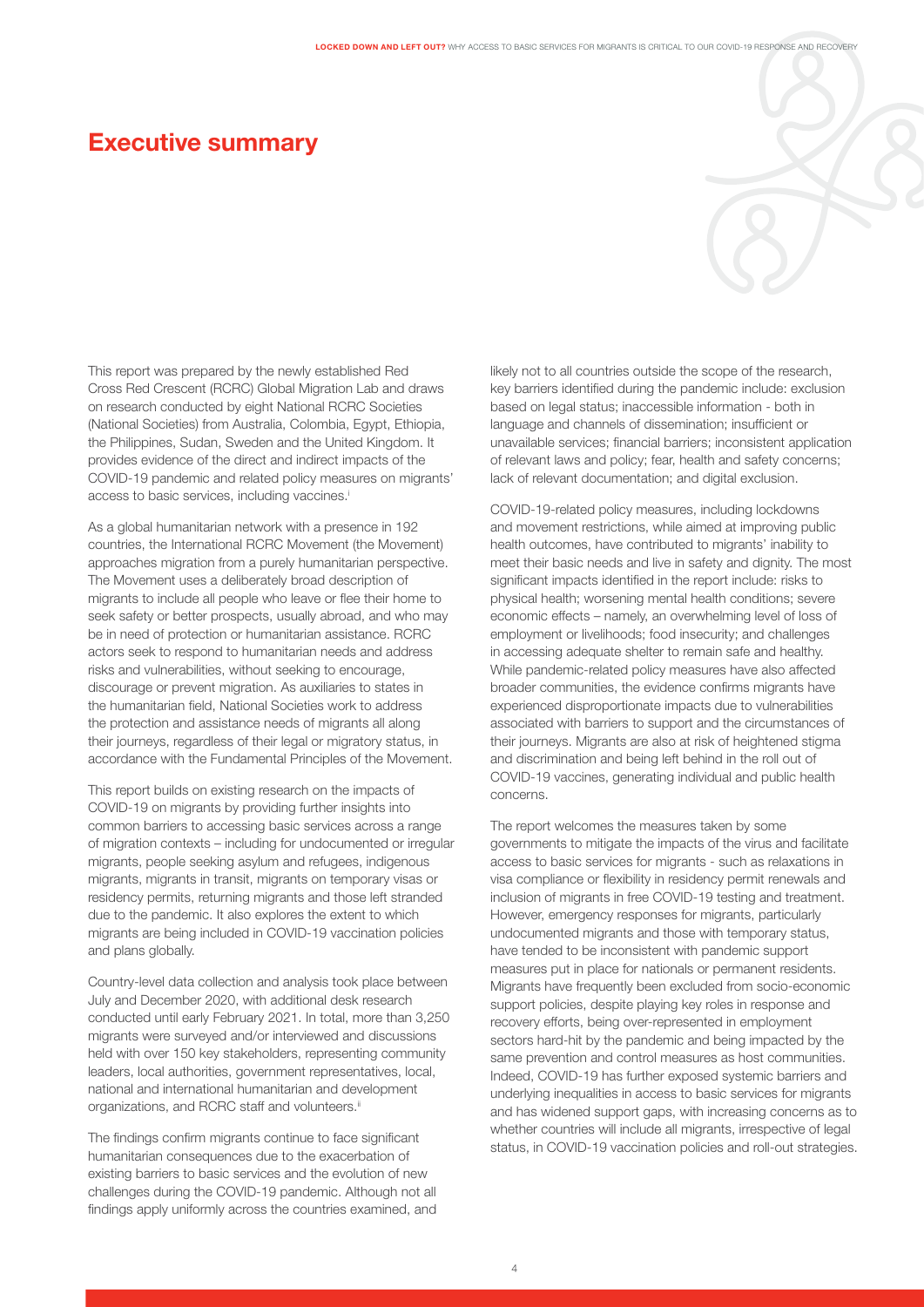Addressing barriers to basic services for migrants is in everyone's interest. Drawing on the evidence presented, in the context of the current pandemic and in preparation for future health emergencies, governments, donors, and development and humanitarian actors should listen to and be guided by the voices, expertise and experience of migrants.

It is the primary responsibility of states to respect, protect and fulfil the human rights of migrants, including their economic and social rights. The report recommends that states work together with other stakeholders to:

- 1. Ensure all migrants, irrespective of legal status, are included in local and national COVID-19 responses that guarantee access to basic services, including healthcare, housing, food, water, sanitation and hygiene services, psychosocial support, education, emergency support and protection services.
- 2. Ensure all migrants, irrespective of legal status, have effective access to timely, accurate and reliable information on COVID-19 (and any future pandemics) in a language they understand and through accessible dissemination channels. This information should include prevention measures and when, where and how to access testing, treatment, vaccines and other relevant supports.
- 3. Ensure all migrants, irrespective of legal status, are included in COVID-19 testing, treatment and vaccination policies and roll-out strategies and have equal access to testing, treatment and vaccines.
- 4. Ensure all migrants, irrespective of legal status, who have lost their livelihoods and are unable to meet their basic needs are included in pandemic-related socio-economic support (now and in the future).
- 5. Continue to adapt existing laws and policies to ensure inclusive access to basic services and complement any policy changes with operational guidelines and awareness training for frontline responders to ensure entitlements in law are realized in practice. This includes addressing formal barriers preventing migrants from accessing services, such as amending restrictive rules and/or working to limit the loss of temporary visa status and regularise status for people without visas, but also informal barriers, such as information gaps, language issues and prohibitive costs. Furthermore, migrants must have safe access to humanitarian assistance without fear of arrest, detention or deportation. In all circumstances, the primary consideration should be to treat migrants humanely, taking into account their specific vulnerabilities and protection needs, and to respect their rights under international law.

i. For the purpose of the research, basic services include those considered as essential for the well-being and the dignity of migrants such as, but not limited to: access to healthcare, including COVID-19 testing, tracing, treatment and vaccine; access to timely, reliable and culturally appropriate information; shelter; food; water, sanitation and hygiene services; livelihoods and income support; and protection services.

ii. ICRC did not provide any information obtained as part of its bilateral and confidential dialogue with authorities.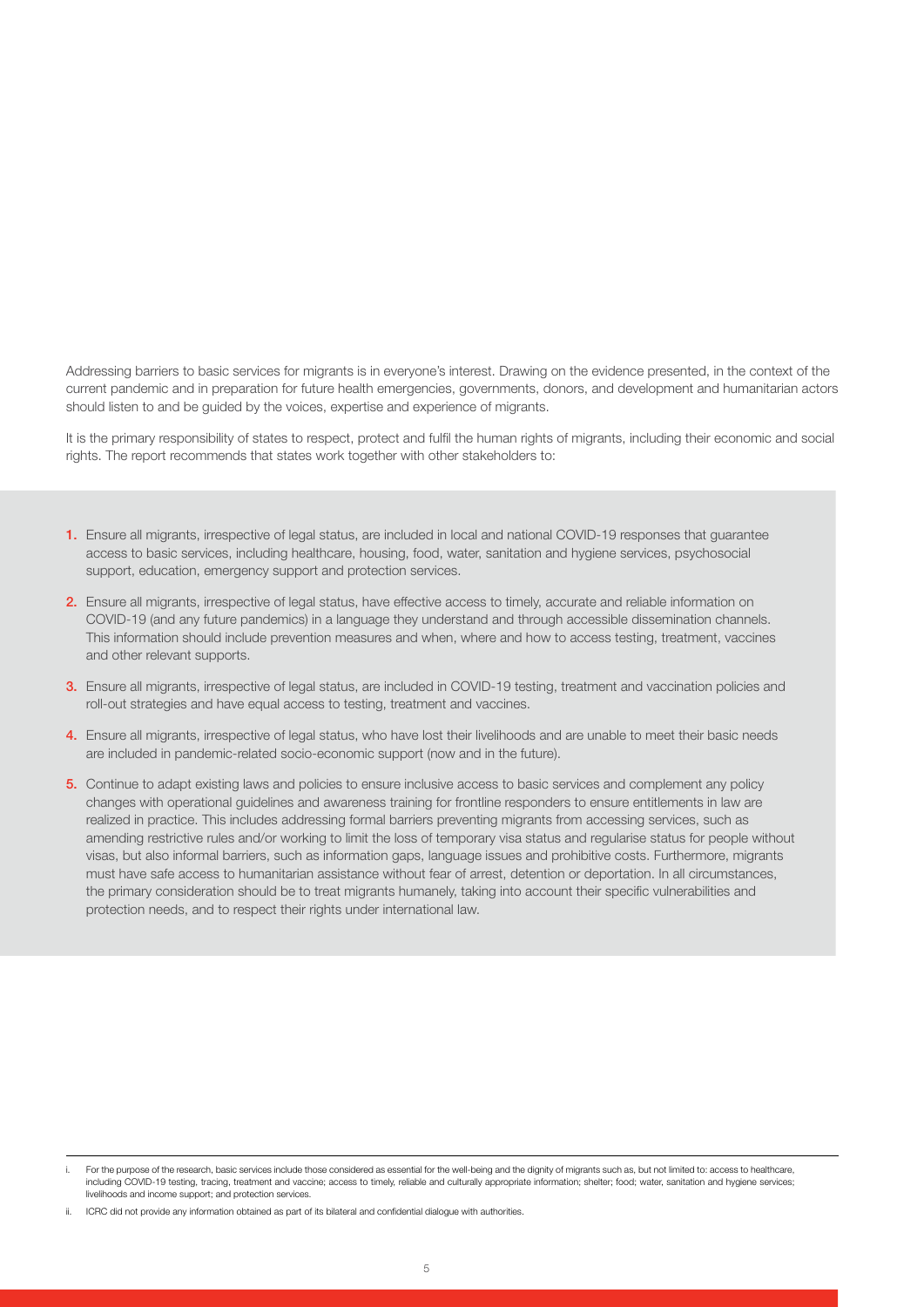## **The Fundamental Principles of the International Red Cross and Red Crescent Movement**

**Humanity** The International Red Cross and Red Crescent Movement, born of a desire to bring assistance without discrimination to the wounded on the battlefield, endeavours, in its international and national capacity, to prevent and alleviate human suffering wherever it may be found. Its purpose is to protect life and health and to ensure respect for the human being. It promotes mutual understanding, friendship, cooperation and lasting peace amongst all peoples.

**Impartiality** It makes no discrimination as to nationality, race, religious beliefs, class or political opinions. It endeavours to relieve the suffering of individuals, being guided solely by their needs, and to give priority to the most urgent cases of distress.

**Neutrality** In order to enjoy the confidence of all, the Movement may not take sides in hostilities or engage at any time in controversies of a political, racial, religious or ideological nature.

**Independence** The Movement is independent. The National Societies, while auxiliaries in the humanitarian services of their governments and subject to the laws of their respective countries, must always maintain their autonomy so that they may be able at all times to act in accordance with the principles of the Movement.

**Voluntary** service It is a voluntary relief movement not prompted in any manner by desire for gain.

**Unity** There can be only one Red Cross or Red Crescent Society in any one country. It must be open to all. It must carry on its humanitarian work throughout its territory.

**Universality** The International Red Cross and Red Crescent Movement, in which all societies have equal status and share equal responsibilities and duties in helping each other, is worldwide.